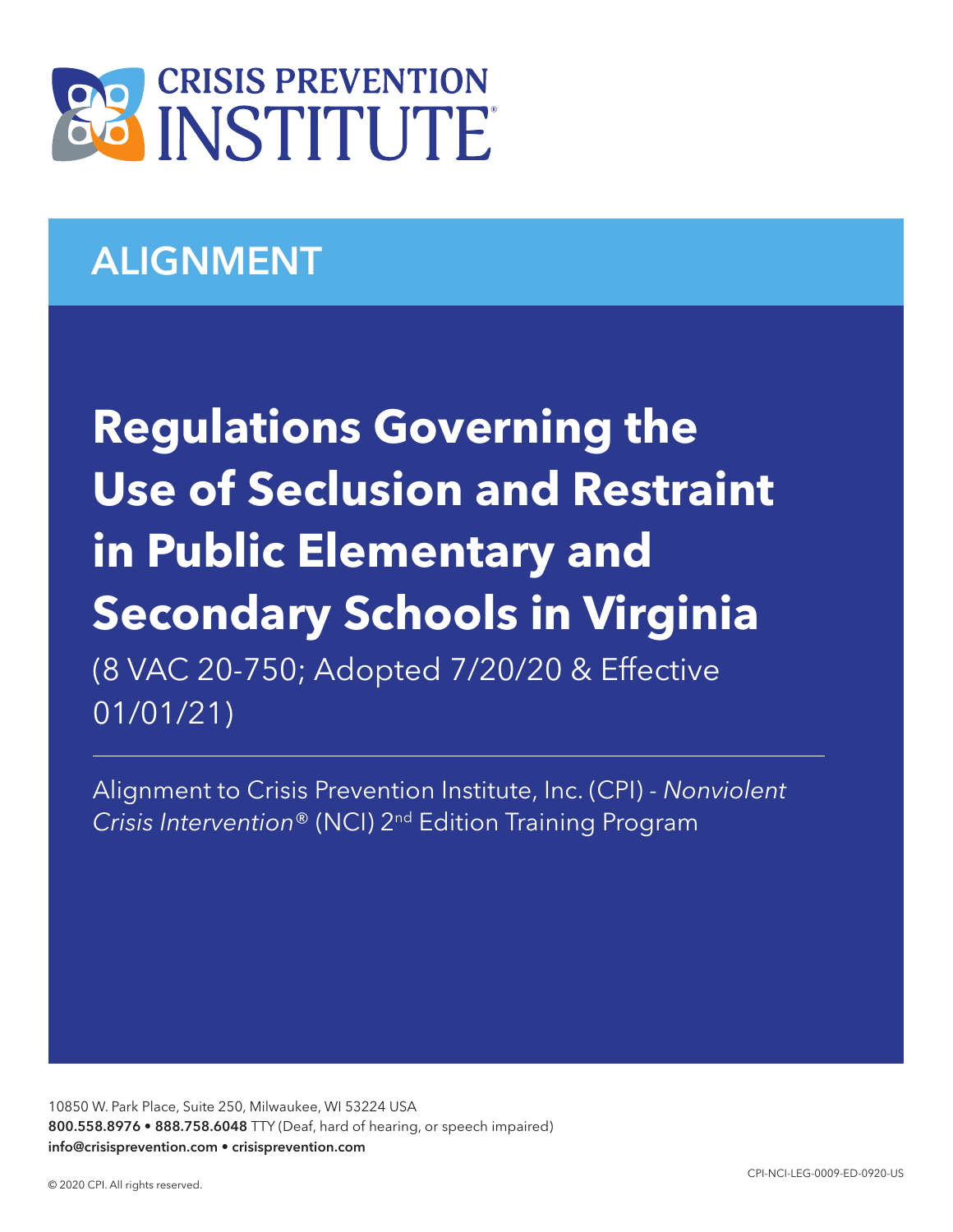## Regulations Governing the Use of Seclusion and Restraint in Public Elementary and Secondary Schools in Virginia (8 VAC 20-750; Adopted 7/20/20 & Effective 01/01/21)

### Alignment to Crisis Prevention Institute, Inc. (CPI) - *Nonviolent Crisis Intervention*® (NCI) 2nd Edition Training Program

For more than 40 years, CPI has supported education organizations that strive to provide the safest environment for staff and students. Not only will the NCI 2<sup>nd</sup> Edition training program meet the requirements in the changes made to Virginia's licensure standards, CPI's train-the-trainer program and its family of advanced programs also offers a comprehensive array of curriculums that can meet all the needs an organization has for supporting a violence free space in school districts with an emphasis on crisis intervention and de-escalation techniques to better assist staff with achieving this goal.

Additionally, by participating in the NCI  $2^{nd}$  Edition training program, staff will gain the skills and confidence necessary to handle crisis with minimal anxiety and maximum security. The training will help staff intervene more safely when behavior become dangerous and most importantly it won't damage the educational bond that teaching staff have worked so hard to establish with their students.

The following chart is designed to assist you in identifying some of the ways in which CPI's NCI 2<sup>nd</sup> Edition training program can help education organizations in the state of Virginia comply with the training and documentation requirements within this law. It may also assist you in identifying areas that may require a review and/or revision in your organization's policies and procedures.

#### 8 VAC 20-750-5. Application

A. This chapter is applicable to all students and school personnel in the public elementary and secondary schools of the Commonwealth of Virginia.

### 8 VAC 20-750-10. Definitions related to permitted and prohibited actions

**"Physical restraint"** means a personal restriction that immobilizes or reduces the ability of a student to move freely. The term "physical restraint" does not include:

(i) briefly holding a student to calm or comfort the student;

(ii) holding a student's hand or arm to escort the student safely from one area to another; or

(iii) the use of incidental, minor, or reasonable physical contact or other actions designed to maintain order and control.

| 8 VAC 20-750-30. Prohibited actions                                                                                                                                                                                                                                                                   | Correlation with NCI 2 <sup>nd</sup> Edition Training                                                                                                                                                                                                                                                                                                    |
|-------------------------------------------------------------------------------------------------------------------------------------------------------------------------------------------------------------------------------------------------------------------------------------------------------|----------------------------------------------------------------------------------------------------------------------------------------------------------------------------------------------------------------------------------------------------------------------------------------------------------------------------------------------------------|
| A. The following actions are prohibited in the public<br>elementary and secondary schools in the Commonwealth<br>of Virginia:<br>1. Use of mechanical restraints.                                                                                                                                     | CPI does not endorse or train the use of chemical or<br>mechanical restraints.<br>CPI's interventions are designed to allow a student in                                                                                                                                                                                                                 |
| 2. Use of pharmacological restraints.<br>3. Use of aversive stimuli.<br>4. Use of prone restraints (i.e. lying face down) or any<br>other restraints that restrict a student's breathing or harm<br>the student.<br>5. Use of seclusion that restricts a student's breathing or<br>harms the student. | crisis to breathe freely and without obstruction. CPI's<br>interventions do not utilize skills that apply pressure to<br>the neck or torso, which can compromise the ability of<br>the student to breathe. Additionally, CPI does not teach<br>or endorse the use of masks, covers, or any object the<br>obstructs vision or breathing of an individual. |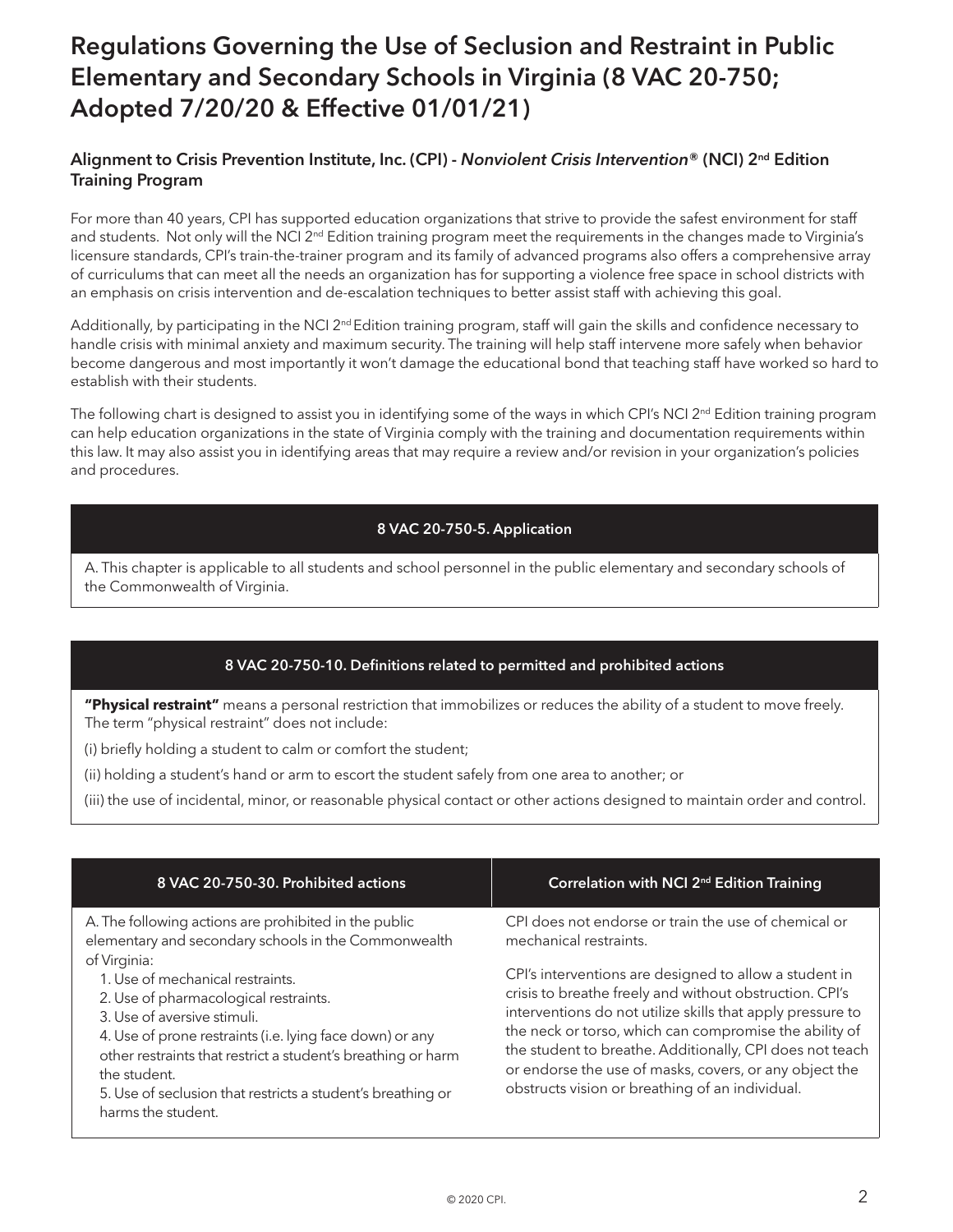6. Use of physical restraint or seclusion as (i) punishment or discipline; (ii) a means of coercion or retaliation; (iii) a convenience; (iv) to prevent property damage, or in any manner other than as provided in 8VAC20-750-40 and 8VAC20-750-50.

7. Use of corporal punishment.

8. Use of seclusion rooms or freestanding units not meeting the standards set forth in this chapter.

9. Use of restraint or seclusion when medically or psychologically contraindicated as stated in documentation by the IEP team, the student's Section 504 team, school professionals, or by a licensed physician, psychologist, or other qualified health professional under the scope of the professional's authority.

It is the core belief of CPI that every effort should be made to prevent the need for physical restraint. We teach that physical restraint should only be used as a very last resort when all nonphysical options have been exhausted. For last-resort circumstances, we teach safer, nonharmful restraint techniques that are the most adaptable in the industry.

CPI training programs are built on the fundamental principles of *Care, Welfare, Safety, and Security*SM for students and staff alike. Abuse of any kind including the infliction of emotional trauma, humiliation, and other verbal abuse is not consistent with the tenants of our programs.

#### 8 VAC 20-750-40. Use of physical restraint and seclusion  $\parallel$  Correlation with NCI 2<sup>nd</sup> Edition Training

B. School personnel may implement physical restraint or seclusion only when other interventions are or would be, in the reasonable judgment of the particular school personnel implementing physical restraint or seclusion in an emergency situation, ineffective and only to:

1. Prevent a student from inflicting serious physical harm or injury to self or others;

2. Quell a disturbance or remove a student from the scene of a disturbance in which such student's behavior or damage to property threatens serious physical harm or injury to persons;

3. Defend self or others from serious physical harm or injury; 4. Obtain possession of controlled substances or

paraphernalia that are upon the person of the student or within the student's control; or

5. Obtain possession of weapons or other dangerous objects that are upon the person of the student or within the student's control.

C. Physical restraint and seclusion shall be discontinued as soon as the imminent risk of serious physical harm or injury to self or others presented by the emergency situation has dissipated.

D. Nothing in this section shall be construed to require school personnel to attempt to implement a less restrictive intervention prior to using physical restraint or seclusion when, in the reasonable judgment of the school personnel in an emergency situation, a less restrictive intervention would be ineffective.

E. Unless a student's damage to property creates an imminent risk of serious physical harm or injury to the student or others, the damage of property does not itself indicate an imminent risk of serious physical harm or injury and shall not be the justification for the restraint or seclusion of a student.

The NCI 2<sup>nd</sup> Edition Training Program uses both verbal and physical interventions. We train that the least restrictive form of intervention should always be considered and utilized first, prior to the use of any physical restraint. Within this training, we also introduce a decision-making matrix or risk assessment matrix which helps staff to consider what level of intervention to consider based on the level of risk. The *Decision-Making Matrix*SM and Physical Skills Review both assist staff decision-making in the use of physical restraints. The physical restraints include lower-, medium-, and higher-level holding skills to safely manage risk behavior.

CPI's program teaches that restraints should be used as a last resort, when the individual is an immediate danger to self or others, and when less restrictive interventions have been tried and have failed or are deemed inappropriate.

CPI trains that restraints should only be used when a person poses an immediate threat of harm. When a person no longer presents a potential for harm to themselves or others the restraint should be immediately discontinued.

The NCI 2<sup>nd</sup> Edition training program focuses on prevention by recognizing the early warning signs of potential crisis situations and equipping staff with nonverbal and verbal de-escalation skills. The program teaches staff about the signs of aggression, how to handle them, and how to read a situation for indicators of violence.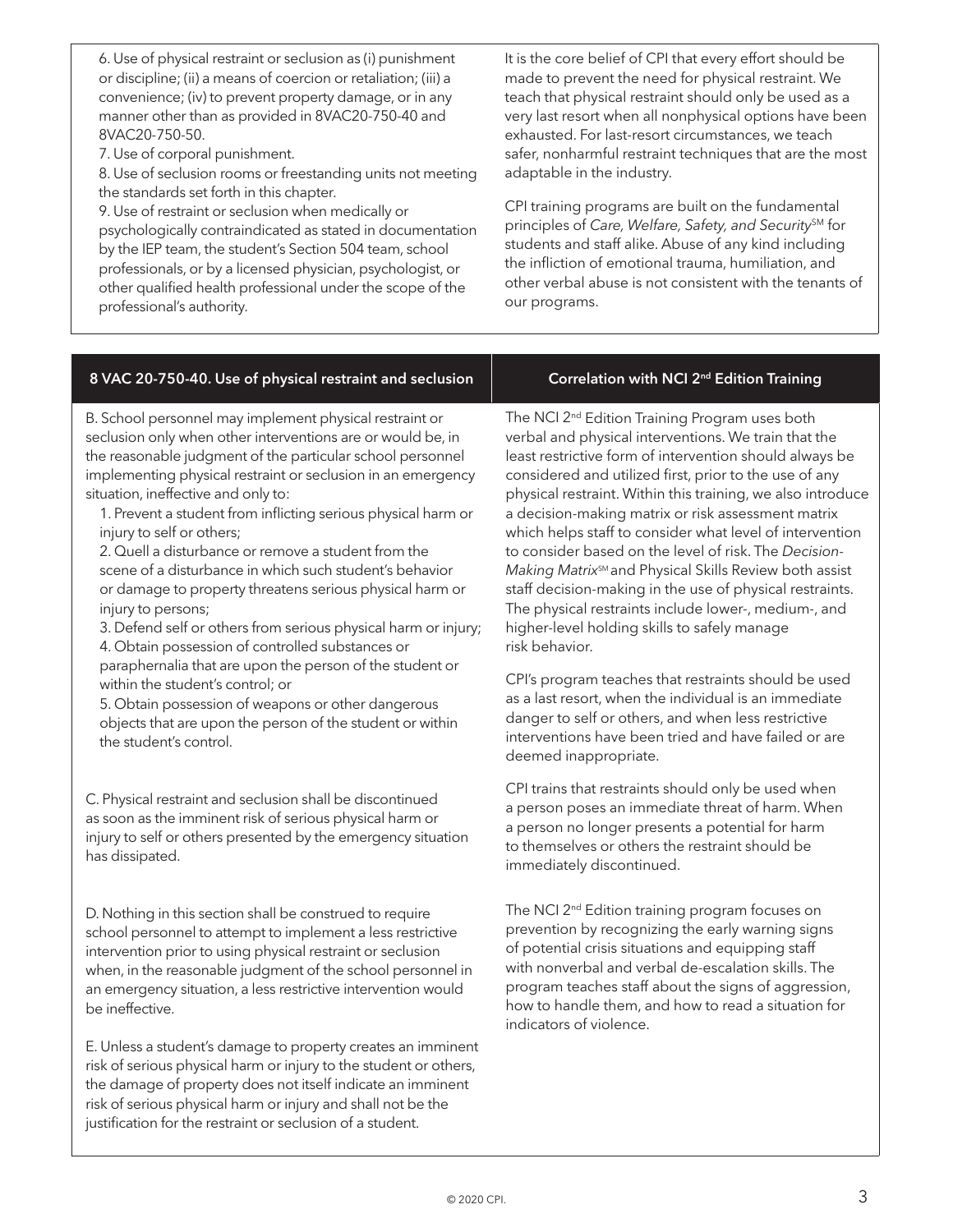A. When any student has been physically restrained or secluded: 1. The school personnel involved shall report the incident and the use of any related first aid to the school principal or the principal's designee as soon as possible by the end of the school day in which the incident occurred; and 2. The school principal or the principal's designee, or other school personnel shall make a reasonable effort to ensure that direct contact is made with the student's parent, either in person or through telephone conversation, or other means of communication authorized by the parent, such as email, to notify the parent of the incident and any related first aid on the day the incident occurred.

C. As soon as practicable, but no later than two school days after an incident in which physical restraint or seclusion has been implemented, the school personnel involved in the incident or other school personnel, as may be designated by the principal, shall complete and provide to the principal or the principal's designee a written incident report. The school division shall provide the parent with a copy of the incident report within seven calendar days of the incident. The written incident report shall contain information sufficient to inform the parent about the incident.

D. Following an incident of physical restraint or seclusion, the school division shall ensure that, within two school days, the principal or the principal's designee reviews the incident with all school personnel who implemented the use of physical restraint or seclusion to discuss:

1. Whether the use of restraint or seclusion was implemented in compliance with this chapter and local policies; and

2. How to prevent or reduce the future need for physical restraint or seclusion.

E. As appropriate, depending on the student's age and developmental level, following each incident of physical restraint or seclusion the school division shall ensure that, as soon as practicable, but no later than two school days or upon the student's return to school, the principal or the principal's designee shall review the incident with the student involved to discuss:

1. Details of the incident in an effort to assist the student and school personnel in identifying patterns of behaviors, triggers, or antecedents; and

2. Alternative positive behaviors or coping skills the student may utilize to prevent or reduce behaviors that may result in the application of physical restraint or seclusion.

F. The principal or the principal's designee shall regularly review the use of physical restraint or seclusion to ensure compliance with school division policy and procedures. When there are multiple incidents within the same classroom or by the same individual, the principal or the principal's designee shall take appropriate steps to address the frequency of use.

CPI recommends that each incident of violence be documented as part of the post-incident process.

The NCI 2<sup>nd</sup> Edition training program provides a model for assessing and gathering incident data to aid staff in performing this important evaluation process.

CPI training emphasizes the importance of postincident assessments after a restraint was used. Staff should evaluate each incident through the lens of the NCI 2<sup>nd</sup> Edition training program to look for opportunities to adjust their intervention strategies at earlier levels of the crisis.

Staff can use the debriefing model to analyze each incident to assess their intervention strategies, identifying what worked well and what might be adapted to prevent future occurrences of the escalating behavior. This would also include debriefing with anyone else involved, with a focus on orienting to the basic Precipitating Factors that led up to the incident and how to remove or mitigate those factors in the future.

Additionally, staff are trained to watch for trends or patterns of Precipitating Factors that may be related to staff approaches or the environment. Once patterns are identified, staff can use their analysis to inform policy development, make environmental changes when appropriate, and improve professional development practices for staff.